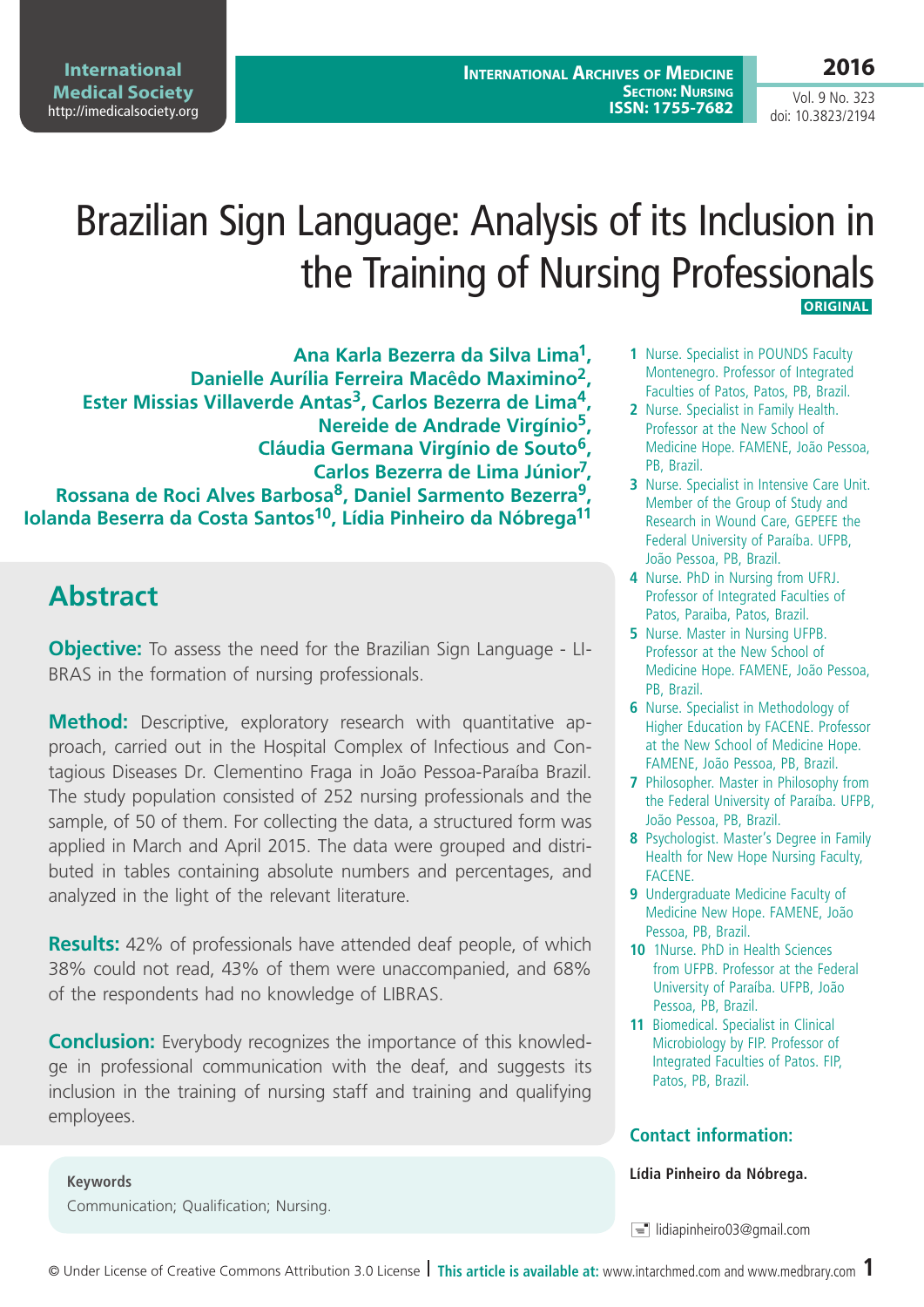**International Archives of Medicine SECTION: NURSING ISSN: 1755-7682** **2016**

Vol. 9 No. 323 doi: 10.3823/2194

### **Introduction**

People with hearing loss have a typical way of communication, which, in the absence of speech, is full of gestures and noises, and may cause estrangement. Such estrangement may be the beginning of a discrimination, since, not so rare, one would ignore them, avoiding the situation felt as strange and that can generate constraint as the person does not know how to communicate [1]. In the past, the exclusion of deaf people was even greater. They were not allowed to enter the labor market and this was due to both lack of preparation of the deaf as the employment institutions. Throughout time, they have been experiencing many social changes that led to the creation of laws governing, for example, the opening of vacancies for disabled people in public tenders and selection processes. However, this development is still far from the expected and desired by all those who need to be interacting with others in society to which they belong, mainly having their citizenship rights respected [2].

Currently, there is much talk of social inclusion, in order to ensure the improvement of society and, specifically in Brazil, in order to effect the principles of universality of rights and access to goods and services as stated in Article 5 of Federal Constitution in force [3]. Social inclusion implies the development of actions to promote the individual in its entirety, covering the various spheres of his/her life story, and involves the implementation of strategies that can confer benefits to promote individual and collective quality of life.

In the particular case of Brazil, the disclosure of the National Health Survey data - PNS on people with temporary or permanent, progressive, regressive, or stable and continuous or intermittent disabilities. There was estimation of data on four types of disabilities: intellectual, physical, auditory and visual. The PNS estimated 200.6 million people living in permanent private households in 2013. Of this total, 6.2% had at least one of the four disabilities previously mentioned. And that 1.1% of the country's population had hearing impairment, with the smallest proportion of this indicator observed in the North (0.8%) and the highest, in the South  $(1.4\%)$ .

In the same year, 20.6% of the hearing-impaired population showed intense or very intense degree of limitations or could not perform the usual activities. And 8.4% of the Brazilian population with hearing impairment attended a rehabilitation service [4]. The data presented by IBGE reverberate in a serious public health problem, especially in communication between health professionals and the deaf person or with some degree of deafness.

In this context, we can understand that the communication between health professional and the patient without hearing problems occurs, as a rule, in a verbal-auditory form, which does not occur with deaf patient who uses a space-visual language to express his/her feelings, ideas, wills, among others. Therefore, the signs are made in space, using the body and hands, and raised by the eyes, which together form a language recognized by the linguistics as natural deaf, and not as a language pathology [5].

To the detriment of the magnitude of this essential communication tool for deaf people, Law No. 10.436 of April 24 2002 comes to recognize the Brazilian Sign Language – LIBRAS as legal means of communication and expression with its own grammatical structure, due to the fact that this language conveys the ideas and facts through their visual-motor linguistic system, emphasizing that this system originated from the communities of deaf people in Brazil [6].

In this sense, the sign language enables the communication between the professional and the deaf person under his/her care and, thus, promotes a quality care, with resoluteness and universal access of deaf people to health services such as hospitals, clinics, family health units (PSF), the emergency units (UPA), among others [5-6].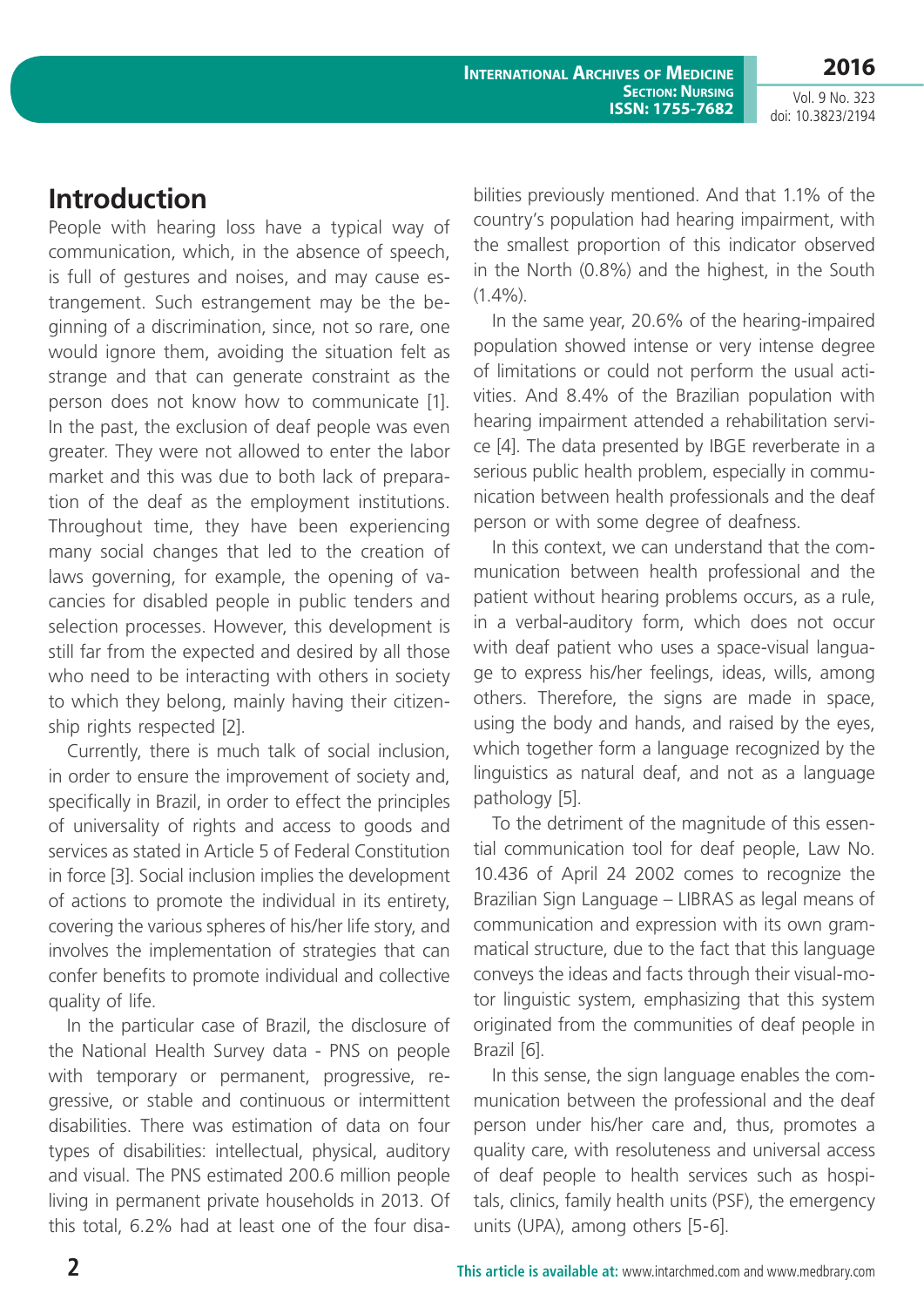Therefore, those people have, throughout their lives, a history of hard struggle to ensure their place in society, to be recognized as human beings, and to enjoy the same citizenship rights as other socalled normal people.

This fight has just begun in the early days of mankind, remains in current days and gains a voice in what we call "social inclusion". When we talk about social inclusion of those people, it is not limited to equal opportunities; it also requires the availability of specific resources, adjustments, adaptations and support. People with disabilities, as well as others, are entitled to inclusion in different social environments and a quality life with access to inclusive and accessible education, in addition to quality care and health. In the health context, the LIBRAS between the hearing impaired and nurses can be used as a means of social inclusion and humanization of care provided by the professional, in addition to facilitating the recognition of signs and symptoms of the deaf person to provide subsidies for a correct diagnosis [7].

Based on the above, the following question arose: how are nursing professionals facing the problem of communication with the deaf person nowadays? Is this professional aware of the of Law No. 10,436/2002 and Decree No. 5,626/2005 that create and regulate the use of Brazilian Sign Language - LIBRAS, and, with it, many other rights such as personal and quality service in the health sector, just as people who do not have hearing problems have?[6-8].

Thus, in view of the addressed issues, the objectives of this study were to assess the need for the Brazilian Sign Language - LIBRAS in the formation of nursing professionals, to characterize the social profile of the study participants, to determine the establishment of communication between the deaf person and nursing professionals, to evaluate the effectiveness of communication between the nursing professional and the deaf person in the hospital context, to identify the knowledge of nurses about the Law 10,436/2002 and Decree 5,626/2005 and its obligation [6-8].

Therefore, this context justifies the development of this study. Its development occurs with the expectation to raise the issue of the need for a solution for the communication block between health professional and patient, which will come with the inclusion of the LIBRAS in the formation of nursing professionals, and observing the requirement of Law No. 10,436/2002 and the Decree No. 5,626/2005, as well as with the purpose of deepening the knowledge that we hold about the need for communication between health professionals and the deaf person [6-8].

### **Methods**

This study characterizes as a descriptive and exploratory research, developed by a quantitative approach. Exploratory research aims to identify and build hypotheses that can be useful in future studies [9]. As regards the quantitative approach, it characterizes as the use of quantification of both informationgathering methods, as their treatment by means of statistical techniques from the simplest ones, such as percentage, mean, standard deviation, to the most complex, such as correlation coefficient, regression analysis, etc. [10].

The research had as scenario for its development the Hospital Complex of Infectious and Contagious Diseases Dr. Clementino Fraga, located in João Pessoa, Paraíba, Brazil. It is a medium-sized hospital, a reference in the treatment of infectious diseases such as HIV/AIDS, tuberculosis, leprosy and hepatitis B and C, serving patients from all over the state of Paraiba. They arrive at the hospital, are received, undergo screening, examinations, are diagnosed and referred to the corresponding sector, according to their need for health.

We chose the Clementino Fraga as the location for this research, because it is an institution that serves a very large daily demand of patients, being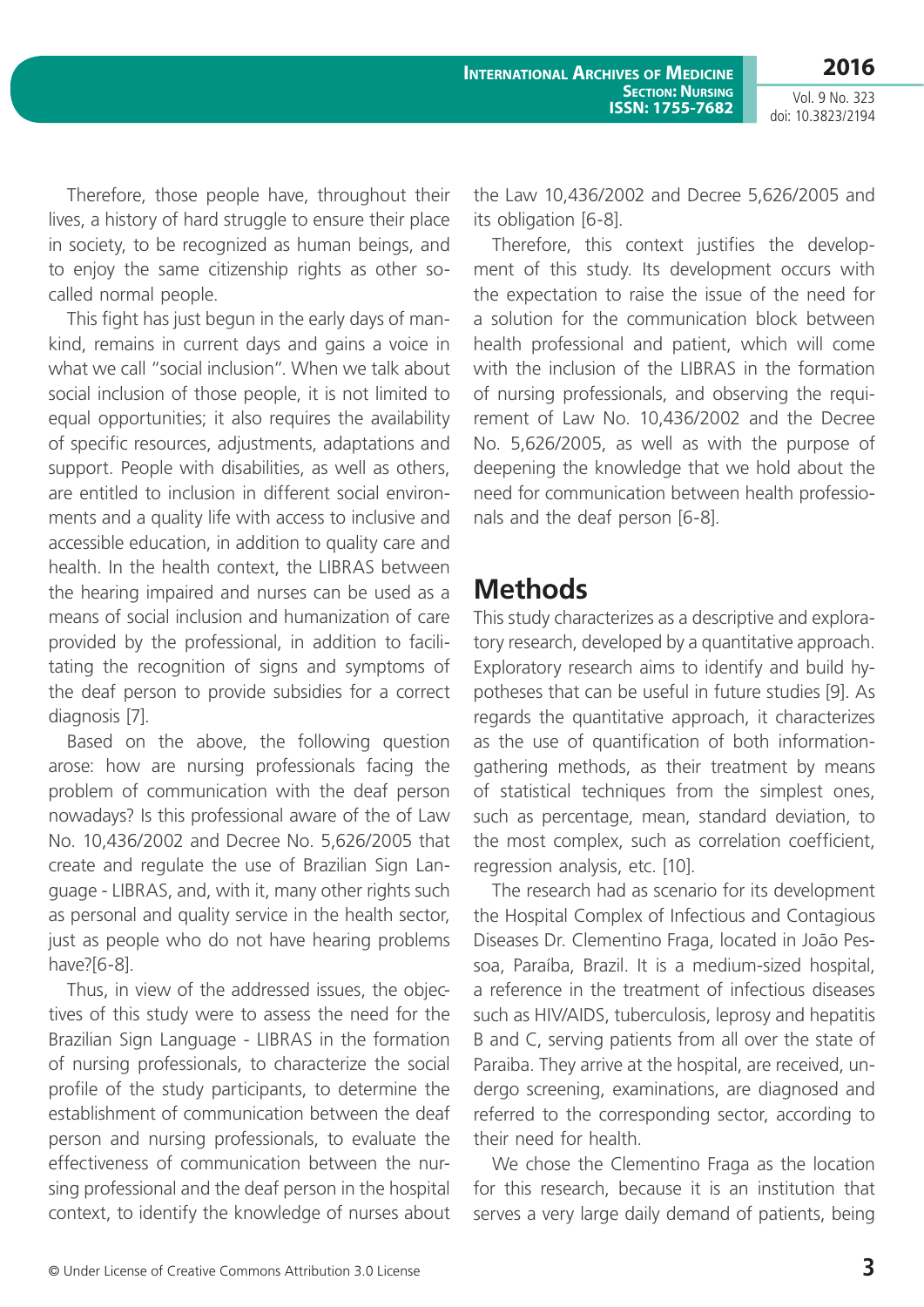deaf people also part of such public user of the health services, as reports of its nursing professionals. The study population consisted of 96 nurses and 156 technicians who are part of the institution workforce, amounting to 252 professionals of the nursing team. The hospital nursing management provided that quantity. The sample consisted of 50 of those professionals.

The inclusion criteria to choose the participants in the study were: being a nurse or nursing technician and freely agreeing to participate in the study by signing the Informed Consent Form - ICF. Nursing assistants, interns and volunteers present at the institution were excluded from the study.

A questionnaire containing objective questions was the instrument to collect data, applied to the participants in the study by the researcher. The form, while data collection technique, is between the questionnaire and the interview. Therefore, its proper application requires recommendations in its preparation and the interview condition. Its application consists of the most appropriate techniques for data collection, for the researcher, besides being present, is the one who makes the previously prepared questions and records the answers. However, due to its characteristics, the form has limited range, not allowing data acquisition in greater depth [9].

The data collection was formalized with the approval by the Ethics Committee of the College of Nursing Nova Esperança (FACENE), as certificate issued under No. 028/2015 and protocol CAAE 42026915.3.0000.5179, respecting the following steps: 1) Contact with the direction/coordination of the Hospital Complex of Infectious Diseases Dr. Clementino Fraga; 2) Contact with nurses and nursing technicians to schedule the interviews; 3) After those steps, the data collection occurred in March and April 2015.

The survey was conducted on weekdays, from Monday to Friday, when were explained the research objectives and its importance, as well as the presentation of the Informed Consent Form - ICF, duly signed. The data were analyzed using a quantitative approach. In relation to the quantitative analysis, it has a type of conceptual objectivity and validity, which contributes decisively to the development of scientific thinking; it turns opinions and information into numbers, through statistical techniques to classify and analyze them [11]. In this sense, the data were grouped and distributed in the form of tables that contain frequencies and percentage, and discursively analyzed, in the light of the relevant literature.

This research was conducted based on the ethical aspects of research involving human subjects, recommended by Resolution 466/12, CNS, ethical aspects dealing with the involvement of human beings in research, in particular Article V, of the risks and benefits, which highlights that all human research involves risk in varied types and gradations, and that, the greater and more obvious the risks, the greater must be the care to minimize them and the protection offered by the CEP/CONEP to participants [12].

As well as the governing resolution 311/2007 of the Federal Council of Nursing (COFEN), which deals with the ethics code of nursing professionals. It determines, in Article 90, that one must interrupt the research in the presence of any danger to life and integrity of the person, and reinforces, in Article 91, the respect for the principles of honesty and trustworthiness, as well as the copyright in the research process, especially in the dissemination of its results [13].

In this regard, it is noteworthy that the research may present a psychological risk, since some professionals may feel embarrassed at the time that this study evaluates their knowledge about the Law and the Decree in question. Nevertheless, its benefits outnumber the risks to the extent that this study aims to contribute to a better qualification of nursing professionals.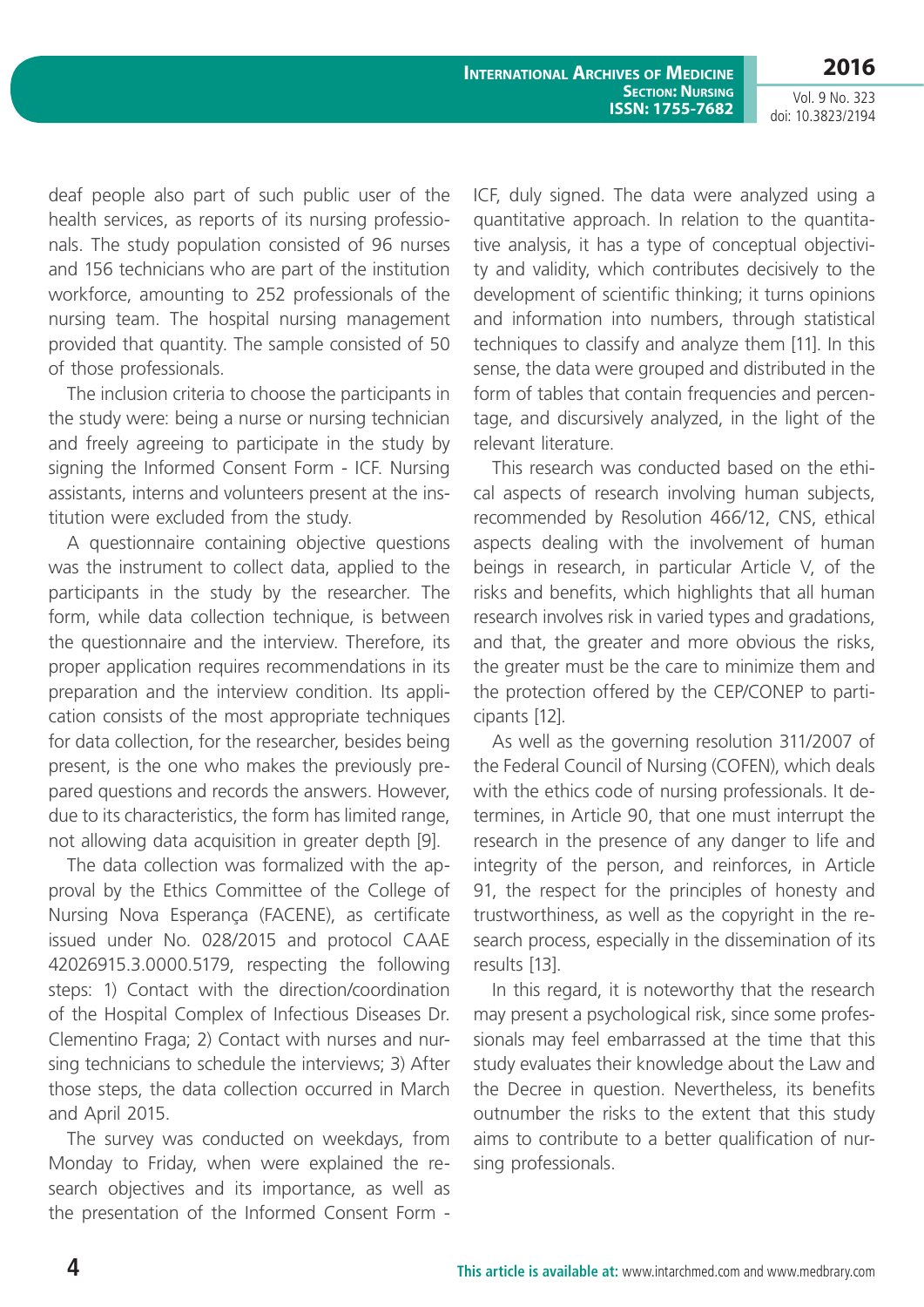**2016**

# **Results**

#### **Sample characterization**

**Table 1** presents the characteristics of nurses and nursing technicians who participated in the study with 50 professionals, according to the socioeconomic and professional aspects. Considering the age of the survey participants, 30% are over 50 years old, which means 15 participants. Then, we have the age groups from 31 to 35, with 20% of participants.

**Table 1.** Sample distribution (n=50) according to the socioeconomic and professional characterization of the study participants. João Pessoa/PB, 2015.

| <b>Variable</b>                                                 | n  | %   |  |
|-----------------------------------------------------------------|----|-----|--|
| Age Group (years)                                               |    |     |  |
| $20 - 25$                                                       | 01 | 02  |  |
| $26 - 30$                                                       | 05 | 10  |  |
| $31 - 35$                                                       | 10 | 20  |  |
| $36 - 40$                                                       | 07 | 14  |  |
| $41 - 45$                                                       | 04 | 08  |  |
| 46-50                                                           | 08 | 16  |  |
| Above 50                                                        | 15 | 30  |  |
| Education                                                       |    |     |  |
| Complete High School                                            | 21 | 42  |  |
| Graduation                                                      | 13 | 26  |  |
| Specialization                                                  | 16 | 32  |  |
| Time working at this hospital (years)                           |    |     |  |
| < 01                                                            | 04 | 08  |  |
| $01 - 03$                                                       | 09 | 18  |  |
| 04-05 years                                                     | 08 | 16  |  |
| 06-10 years                                                     | 15 | 30  |  |
| Above 10                                                        | 14 | 28  |  |
| Position at the institution                                     |    |     |  |
| Nursing Technician                                              | 28 | 56  |  |
| <b>Nurse</b>                                                    | 22 | 44  |  |
| Type of work contract with the institution                      |    |     |  |
| Gazetted                                                        | 32 | 64  |  |
| Service Provider                                                | 18 | 36  |  |
| Total                                                           | 50 | 100 |  |
| Source: Direct survey with nurses and nursing technicians, 2015 |    |     |  |

As for education, we identified that 42% of participants completed high school, a total of 21 professionals, and, despite being outnumbered, this research had thirteen professionals with only graduation and sixteen specialized professionals, accounting for 29 professionals with higher education (specialists or not), 58% of respondents. When we treat the position at the institution, we collected the numbers: 56% of participants are nursing technician, which means 28 professionals, and 44% are nurses - 22 individuals.

Brazilian nursing is the largest workforce in the health sector, and there were 32 gazetted employees, representing 64%; in relation to service providers, there were 18 individuals, 36% of respondents [14]. We also emphasize that, regarding the time working at the institution, 30% of the professionals had been working at the hospital for six to ten years; 28% of our sample had been working for more than ten years.

We found, in **Table 2**, that 42% of the participants, 21 professionals, have already had the opportunity to serve or care for deaf patients. Among those 21 professionals, 47% (10 participants) have already performed this service more than five times

**Table 2.** Sample distribution (n=50) according to the opportunity of taking care of deaf people. João Pessoa/PB, 2015.

| <b>Variable</b>                                | n  | $\%$           |  |
|------------------------------------------------|----|----------------|--|
| Opportunity of serveing a deaf person          |    |                |  |
| Yes                                            | 21 | 42             |  |
| <b>No</b>                                      | 29 | 58             |  |
| Number of services to the deaf $(n=21)$        |    |                |  |
| Once                                           | 03 | 14             |  |
| Twice                                          | 06 | 29             |  |
| 3 times                                        | 01 | 0 <sub>5</sub> |  |
| 4 times                                        | 01 | 05             |  |
| $> 5$ times                                    | 10 | 47             |  |
| The deaf patient could read and write $(n=21)$ |    |                |  |
| Yes                                            | 09 | 43             |  |
| <b>No</b>                                      | 08 | 38             |  |
| Some could; others could not                   | 04 | 19             |  |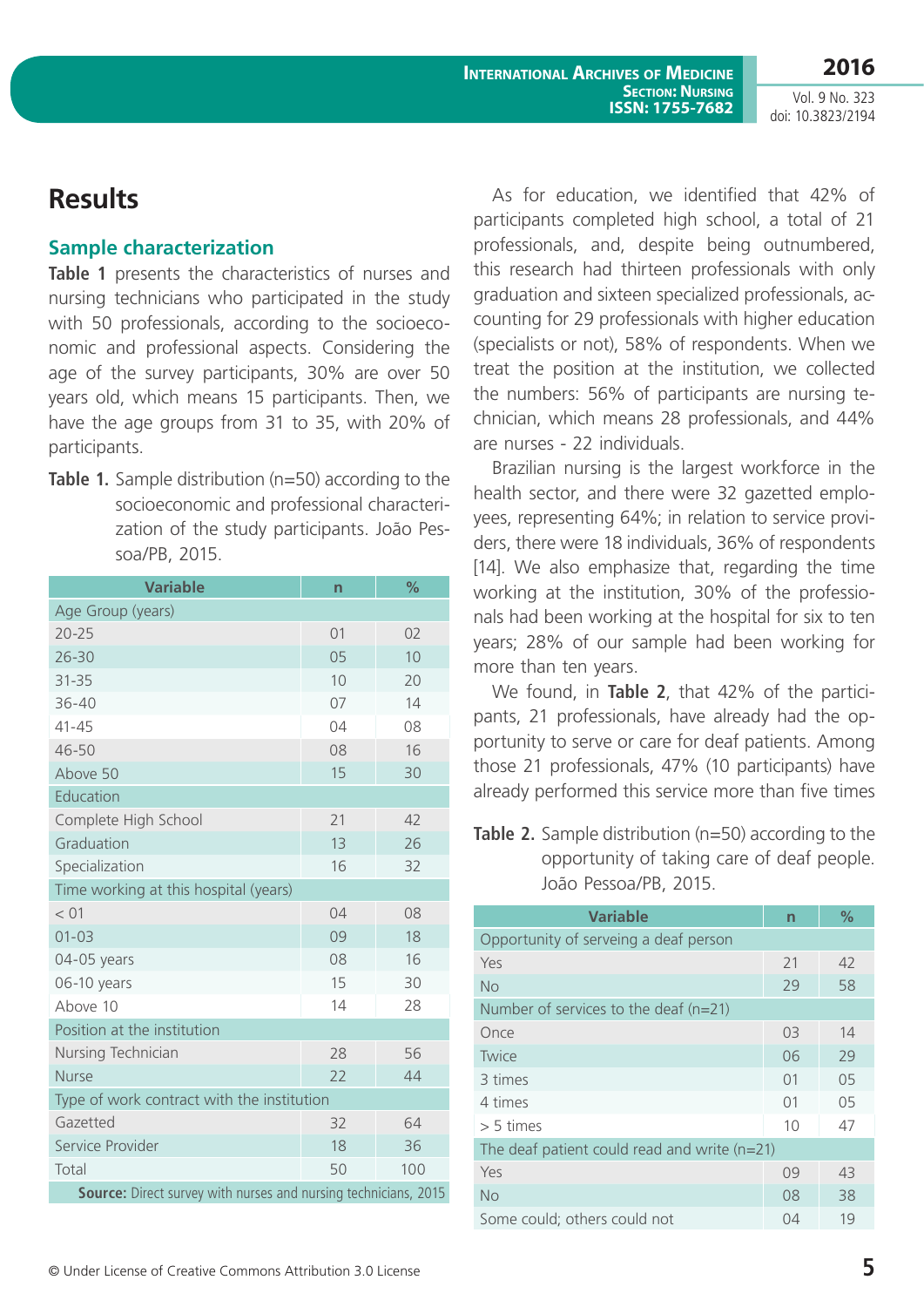| <b>Variable</b>                                                         | n  | $\%$           |  |  |
|-------------------------------------------------------------------------|----|----------------|--|--|
| The deaf patient had a listener companion $(n=21)$                      |    |                |  |  |
| Yes                                                                     | 11 | 52             |  |  |
| No                                                                      | 09 | 43             |  |  |
| Some had; other had not                                                 | 01 | 0 <sub>5</sub> |  |  |
| Form of communication established with the deaf ( $n=21$ )              |    |                |  |  |
| By signs (gestures)                                                     | 12 | 57             |  |  |
| By writing                                                              | 03 | 14             |  |  |
| With the help of na interpreter (someone<br>who understands the person) | 04 | 19             |  |  |
| By signs (gestures) and writing                                         | 02 | 10             |  |  |
| Total                                                                   | 21 | 100            |  |  |
| <b>Source:</b> Direct survey with nurse and nursing technicians, 2015.  |    |                |  |  |

and 29% (six participants), held two services or care for deaf patients.

The most used form of communication between the nursing professional and deaf was by gestures or signs. Not the signs used in LIBRAS, but rudimentary gestures in the form of mimicry, representing 57% (12) of the participants. In only 19% (four) of cases, the deaf had someone to interpret the Portuguese for him/her. That is, the other remaining 81% could or would rather be alone, thinking they would receive proper health treatment as recommended by the current legislation [8].

In the study, 52% (11) of participants, the patient had a listener companion, and 43% (nine) of the cases had no companion. This confirms the certainty of the deaf that he/she will receive the appropriate care regarding his/her special conditions. The worse part is that 38% (eight) of participants reported serving deaf people who could not read or write; only 43% (nine) of the professionals reported attending deaf people who could read and write. In the case the deaf patient is alone, we can consider writing a means of communication.

Sixteen professionals (52%) responded positively regarding if they knew the legislation. However, among them, only four professionals (25%) said it was something about the right of deaf people; five (32%) participants stated it was something related to social inclusion, and seven (43%) participants "did not remember".

**Table 3.** Sample distribution (n=50) according to the knowledge of nursing professionals regarding the LIBRAS legislation – Law No. 10,436/2002 and Decree No. 5,626/2005. João Pessoa/PB, 2015.

| <b>Variable</b>                                                                                                   | n              | $\%$ |  |
|-------------------------------------------------------------------------------------------------------------------|----------------|------|--|
| Knowledge of the nursing professional about de LIBRAS<br>legislation                                              |                |      |  |
| Yes                                                                                                               | 16             | 32   |  |
| No                                                                                                                | 34             | 68   |  |
| Total                                                                                                             | 50             | 100  |  |
| The knowledge stated by the health professional on the<br>mentioned Legislation (n=16)                            |                |      |  |
| The deaf people's rights                                                                                          | 04             | 25   |  |
| Social inclusion                                                                                                  | 0 <sub>5</sub> | 32   |  |
| Do not remember                                                                                                   | 07             | 43   |  |
| Total                                                                                                             | 16             | 100  |  |
| The LIBRAS Legislation focuses on certain professionals<br>classes, according to the health professional $(n=16)$ |                |      |  |
| Government                                                                                                        | 03             | 19   |  |
| <b>Health and Education Professionals</b>                                                                         | 03             | 19   |  |
| Do not know                                                                                                       | 10             | 62   |  |
| Total                                                                                                             | 16             | 100  |  |
| <b>Source:</b> Direct survey with nurses and nursing technicians, 2015.                                           |                |      |  |

In the same **Table 3**, when we also asked if the same professional was aware of the obligatoriness of that legislation and its target public, only three (19%) said it was for health and education professionals, who are responsible for putting the Law No. 10,436/2002 and Decree No. 5,626/2005 into practice, and other three stated it was for the Government, ten (62%) participants had no idea [6-8].

We asked the nursing professional about the importance of establishing effective communication with deaf people and suggestions for its effectiveness, and got numbers well within expectations. In our research with 50 nursing professionals, 100% of participants judged important the Brazilian Sign Language (LIBRAS) in communication between the nursing professional and the deaf person. Hence, 44 (88%) professionals who participated in the survey said they agreed with the importance of the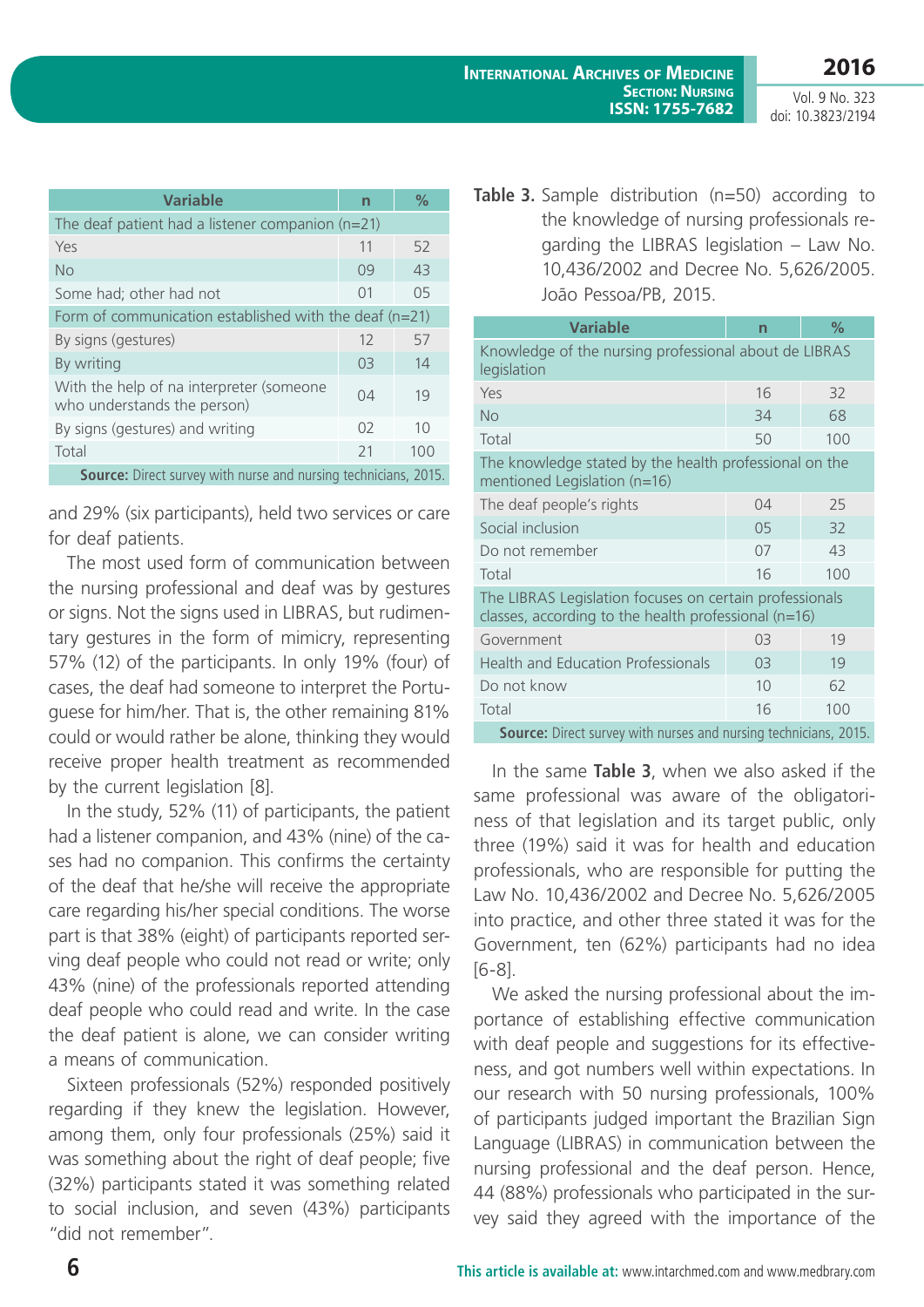LIBRAS as an obligatory discipline in the graduation of nursing professionals

This research was carried out at a hospital with nursing professionals who are already working, away from the classrooms where they acquired their training. We then asked, in **Table 4**, what would be their suggestion to improve their communication with deaf patients, and 41 (82%) responded qualification and training for the employees, followed by five (10%), who suggested that LIBRAS should be included in the college curriculum of nursing technicians and nurses.

**Table 4.** Sample distribution (n=50) according to the importance of establishing the communication with the deaf person and suggestions for its effectiveness. João Pessoa/PB, 2015.

| <b>Variable</b>                                                                                       | F              | $\%$           |  |
|-------------------------------------------------------------------------------------------------------|----------------|----------------|--|
| Importance of the LIBRAS in the communication between<br>the nursing professional and the deaf person |                |                |  |
| Yes                                                                                                   | 50             | 100            |  |
| Importance of the LIBRAS as an obligatory discipline in the<br>graduation of the nursing professional |                |                |  |
| Yes                                                                                                   | 44             | 88             |  |
| No                                                                                                    | 06             | 12             |  |
| Suggestion of the nursing professional to improve the<br>communication with the deaf person           |                |                |  |
| Qualification and training of the<br>employees                                                        | 41             | 82             |  |
| Part of the college curriculum                                                                        | 0 <sub>5</sub> | 10             |  |
| Each professional must seek<br>knowledge in isolation                                                 | 01             | O <sub>2</sub> |  |
| Hire an interpreter                                                                                   | 04             | 08             |  |
| Total                                                                                                 | 50             | 100            |  |
| <b>Source:</b> Direct survey with nurses and nursing technicians, 2015.                               |                |                |  |

### **Discussion**

Recent study results show a large population of young professionals, with their maximum of productive strength, exercise nursing in Brazil. Since they are professionals committed to the ethics of a good development of nursing practice, and present in so many fields and health performance levels, it represents about 49.6% of the workforce in the health sector, being necessary, thus, to recognize the importance, as well as the need for approaching their profile [14].

However, in this study, table 1 shows that most respondents form a population of professionals whose age is greater than 50 years old. That does not come to be consistent with the reality of the profession reported in academic studies, which state that the professional must be in constant renewal and training, identifying technological transitions, of the social and productive environment [15].

Therefore, the nursing professional, regardless of age, seeks his/her scientific/professional growth and recognizes the need to assimilate not only technological knowledge and domination of the use of modern equipment, but also to be able to develop virtues and personal qualities that foster autonomy and creativity that will make him/her stand out in the professional environment [15]. In any area, the level of efficiency is measured by combining expertise with a basic culture, consisting of codes and languages, mathematics, humanities and natural sciences, which will ensure greater integration in the world of work and social relations.

When we treat the item position at the institution, 56% are nurses and 44%, nursing technicians. This is in accordance with Resolution No. 293/2004, which scales the amount of nursing professionals at different levels of training for healthcare coverage in health institutions. In Article 5 of that resolution, we can observe the correct percentage distribution of all nursing professionals that should exist in a health institution, taking into account the group of patients with the highest prevalence to ensure a minimum and intermediate care, semi-intensive and intensive. What we must emphasize is the prevalence of the percentage of nursing technicians over the nurses', according to the same law [16].

The Hospital Clementino Fraga shows, therefore, a different reality from the one we have followed in published studies and researches, such as the official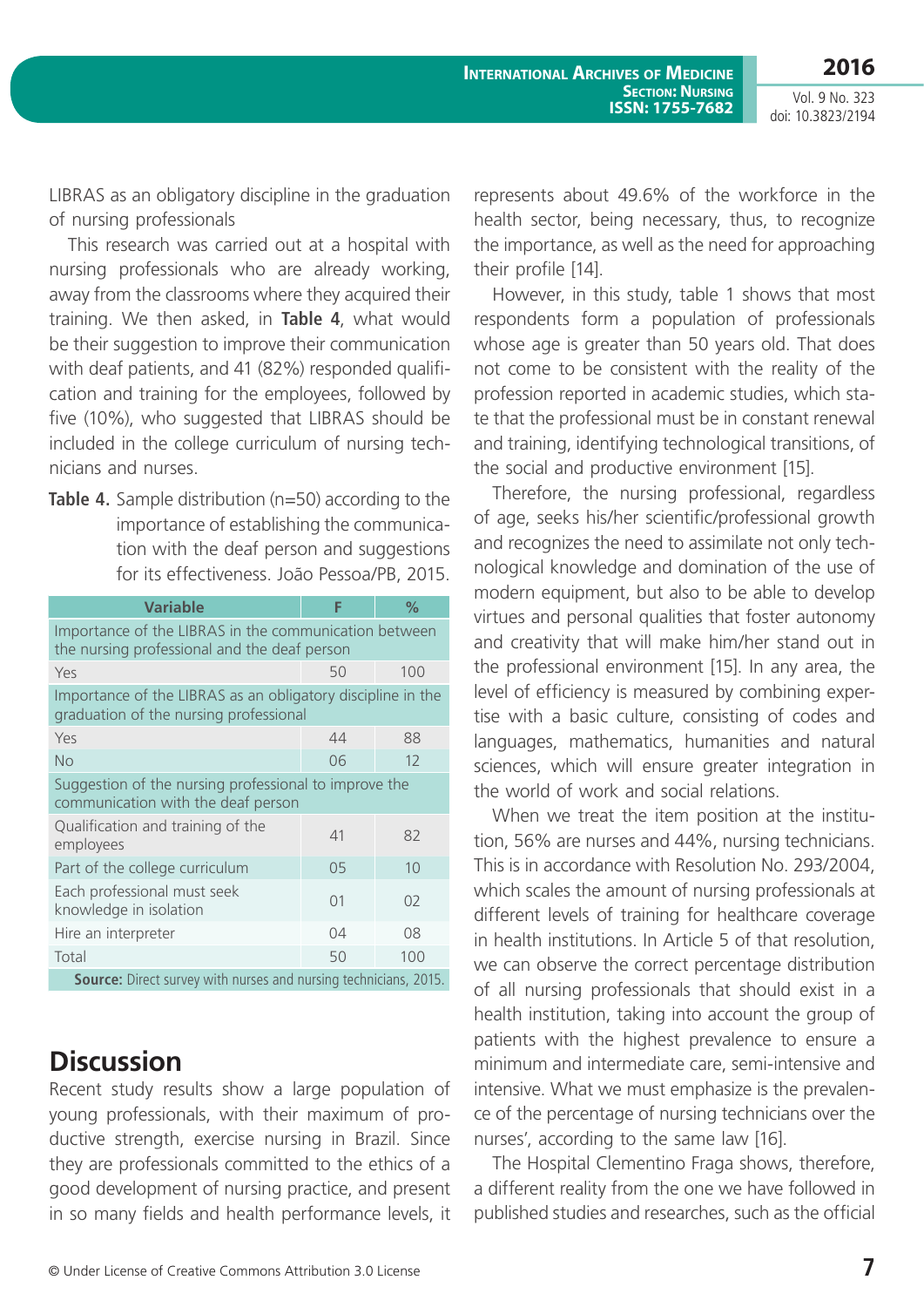**International Archives of Medicine SECTION: NURSING ISSN: 1755-7682**

Vol. 9 No. 323 doi: 10.3823/2194

**2016**

journal of the Federal Council of Nursing - COFEN. As an article extracted from the mentioned journal demonstrates, revealing that a mass exodus of nurses towards professional practice has been evident in recent years due to problems related, mainly, to long and repeated days of work in more than one health institution, low wages due to lack of a wage policy for the category, vagueness of their practice by misinformation or submission, the increase, from the 1990s, in mid-level and higher nursing schools, saturating, thus, the labor market, and other social issues [17].

Communication is an essential tool for implementing various procedures in health. Table 2 presents an analysis of how nurses and deaf people have interacted to make such communication, how it is characterized and which relationship resources those professionals have used to carry out such communication [18]. Deaf people tend to isolate and gather in a quiet and single world of their own, where they feel more protected against the listeners' understanding disability. This creates social isolation and, with it, a number of issues, including health. Therefore, the nurse role is essential regarding their orientation.

The orientation begins in nursing consultation, in which the professional who serves a client with hearing loss must first abolish the comparison between deaf and mentally ill and the assignment that they are low-intelligent individuals. Later, the nurse must be competent in the use of non-verbal communication techniques in order to develop an approach that allows the acquisition of knowledge of the issues inherent to a humanized care to all deaf people, in order to offer them support, information and awaken feelings of confidence and self-esteem [19].

Sometimes when they are at the nursing consultation, nursing professionals and deaf patients are not able to establish any link because of the limitations that hinder the communication, since the sign language is often unknown by most health professionals. What some authors suggest is the presence of a LS interpreter as a mediator, which implies the inclusion of a third person in this relationship [18].

Nevertheless, there are some criticism and limitations for the activities of those interpreters in the health area, since their presence during treatment in the nursing consultation can cause or increase the embarrassment, endanger the right of confidentiality and customer privacy, as well as harm quality of the information passed on by the customer or by the nursing professional [20].

When we look at table 3, we can see that the knowledge of health professionals about the legislation which creates and regulates the Brazilian Sign Language (LIBRAS) - Law No. 10,436/2002 and Decree No. 5,626/2005, disinformation is striking [6 -8]. The nursing professional is not obligated to know all the laws that govern and protect the rights of all persons with disabilities. However, he/she should be informed and acquire knowledge on such laws as it pertains to his/her profession. For it is up to a good professional to seek his/ her improvement and execution of tasks with the greatest possible perfection. And the laws exist for such purpose, guiding people about their obligations and rights.

Law No. 10,436/2002 intends to make the LIBRAS the second official language in our country and, its Article 3, draws the attention of public institutions and health care utilities companies to ensure the care and adequate treatment for the hearing impaired, according to the legal provisions in force [6].

The standards mentioned in the above article appear in Decree No. 5,626 of December 22, 2005, specifically in Articles 25-31, in which the health professional is charged in order to provide a guaranteed and comprehensive assistance to deaf patients as a skilled professional and enabled to use the LIBRAS, knowing its translation and interpretation, since, in the same decree, he/she shall receive training to do so [8].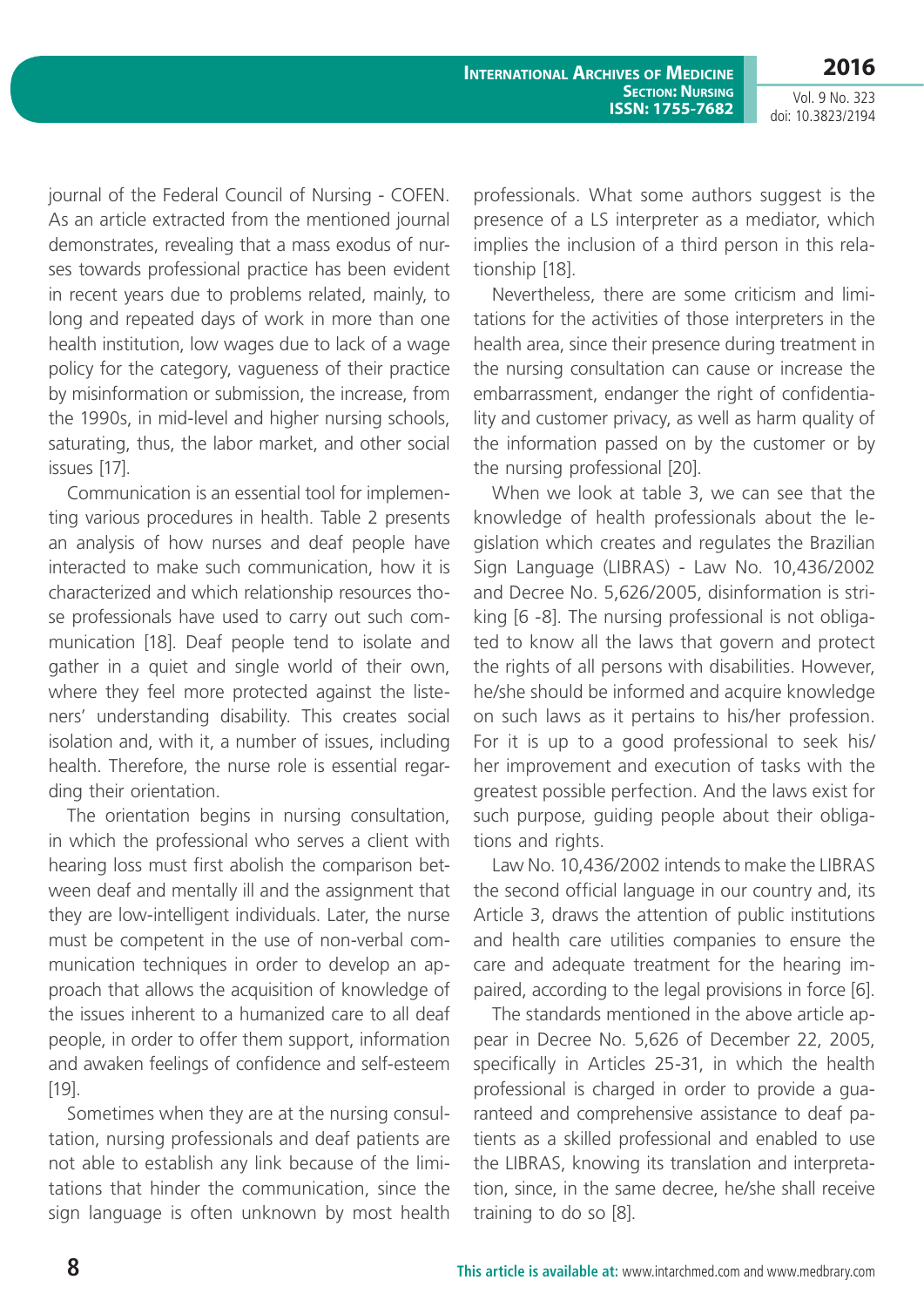**2016**

Vol. 9 No. 323 doi: 10.3823/2194

Moreover, Decree No. 5,626/2005, Article 26, first paragraph, states: "The institutions of the caput must have at least five percent of servers, officers and employees trained in the use and interpretation of LIBRAS" [8]. For there would be no other way to make the communication between deaf and nursing professional happen, if not through qualification, training course oreven disciplines included in the curriculum of nursing technicians and nurses.

The result in table 4 proposes a reflection on the context in which there is much discussion regarding accessibility, for it is important to disseminate knowledge about LIBRAS among students of health courses, in order to contribute to the training of professionals capable of understanding and assisting the needs of people who use it as their first language [21]. We obtained the percentage of 88% of the surveyed professionals, who stated they agreed with the importance of LIBRAS as a compulsory subject in the training of nursing professionals, undoing, thus, the linguistic and cultural barrier that exists between professional and patient, which causes misinformation and hinders relations. Therefore, promoting the expansion of access for deaf patients to health services, will only be truly viable, qualifying and professionalizing, still at the academies, the professionals who shall establish this communication and understand those patients' needs [21].

### **Conclusion**

Accomplishing this research enabled the achievement of its objectives. It enabled expanding the knowledge that we held about the issues around social inclusion of deaf, particularly as regards the insertion of Brazilian Sign Language (LIBRAS) in the formation of nursing professionals, technicians or graduated. Such conclusion was guided by the lack of knowledge of the professional on the Law 10,436/2002 and Decree 5,626/2005 that determine LIBRAS to be mandatory in the context of health

services, as well as the precariousness in the attendance of deaf patients by the lack of an instrument that enables establishing communication with them [6-8].

From those findings, we believe that the inclusion of Brazilian Sign Language in the training of nursing professionals will contribute to the effective communication of those professionals with the deaf, which occurs in a process of interaction in which individuals share messages, knowledge, ideas, feelings and emotions. That is the condition so that the nursing professional can serve properly, identifying the needs of the people he/she assists in view of the principles of problem solving, humanization and comprehensiveness.

The user's needs should guide the assistance provided by the professional within each segment of health services. The demands and the profile of that user should guide the professional regarding how the development of the work to enable a good receptiveness and ensure the humanization of care. However, there is a specialized health care service to the deaf, with trained and qualified professionals to serve this clientele. This study helped us realize that the attendance of deaf patient is weak. This goal is far from being achieved and the communication has been the biggest barrier, preventing its achievement.

Another finding is that LIBRAS is still a foreign language for most health professionals. Laws ensuring a quality service for the deaf patient and/or deafness carrier already exist. Now, it is urgent to socially include those people, especially in health and education. Nevertheless, for this, nursing professionals need to be prepared and aware that the big change must come from them. Establishing communication with a patient who does not listen and, therefore, cannot speak the listener's language is only possible if the listener learns LIBRAS, and not the deaf learns Portuguese. We need to be sensitive to the comprehensiveness to truly realize the humanization with an inclusive mindset.